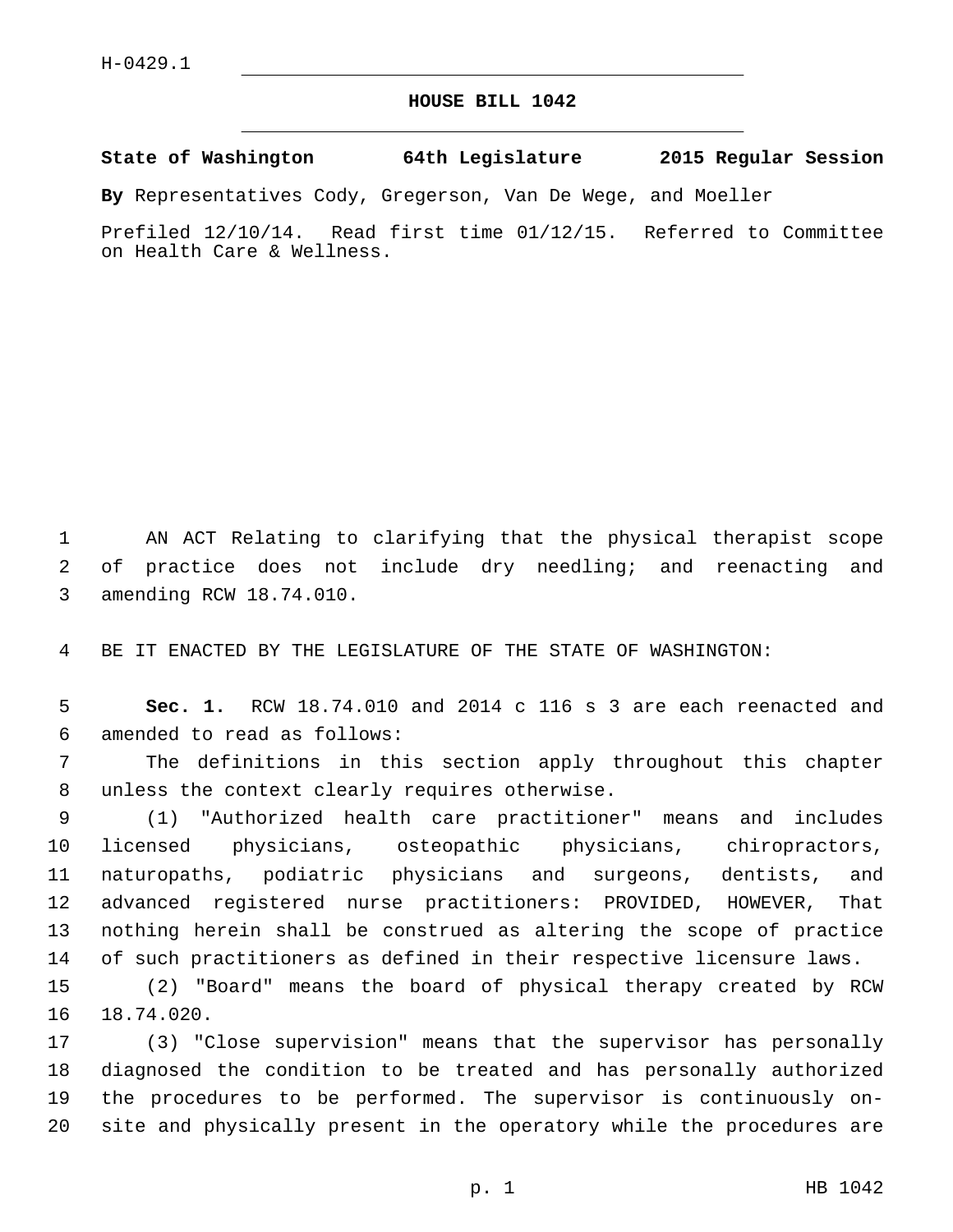performed and capable of responding immediately in the event of an 2 emergency.

(4) "Department" means the department of health.

 (5) "Direct supervision" means the supervisor must (a) be continuously on-site and present in the department or facility where the person being supervised is performing services; (b) be immediately available to assist the person being supervised in the services being performed; and (c) maintain continued involvement in appropriate aspects of each treatment session in which a component of treatment is delegated to assistive personnel or is required to be 11 directly supervised under RCW 18.74.190.

 (6) "Dry needling" means the insertion of a solid filament needle 13 through the skin for a therapeutic effect. "Dry needling" includes practices known as intramuscular stimulation, intramuscular manual 15 therapy, trigger point dry needling, and intramuscular needling.

 (7) "Indirect supervision" means the supervisor is not on the premises, but has given either written or oral instructions for treatment of the patient and the patient has been examined by the physical therapist at such time as acceptable health care practice requires and consistent with the particular delegated health care 21 task.

22  $((+7+))$   $(8)$  "Physical therapist" means a person who meets all the requirements of this chapter and is licensed in this state to 24 practice physical therapy.

 ( $(\overline{+8})$ )  $(9)(a)$  "Physical therapist assistant" means a person who meets all the requirements of this chapter and is licensed as a physical therapist assistant and who performs physical therapy procedures and related tasks that have been selected and delegated only by the supervising physical therapist. However, a physical therapist may not delegate sharp debridement to a physical therapist 31 assistant.

 (b) "Physical therapy aide" means a person who is involved in direct physical therapy patient care who does not meet the definition of a physical therapist or physical therapist assistant and receives 35 ongoing on-the-job training.

 (c) "Other assistive personnel" means other trained or educated health care personnel, not defined in (a) or (b) of this subsection, who perform specific designated tasks related to physical therapy under the supervision of a physical therapist, including but not limited to licensed massage practitioners, athletic trainers, and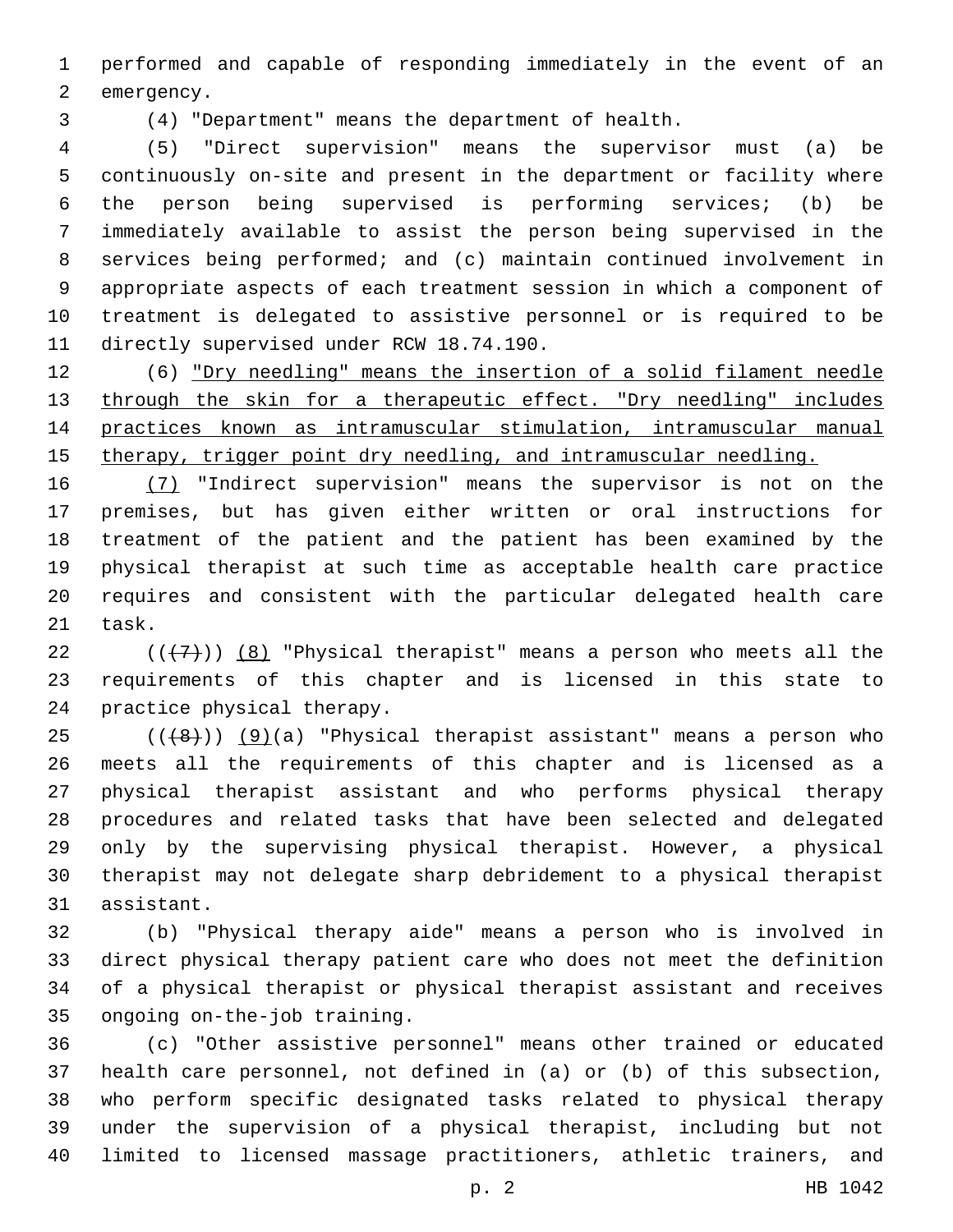exercise physiologists. At the direction of the supervising physical therapist, and if properly credentialed and not prohibited by any other law, other assistive personnel may be identified by the title specific to their training or education.4

 $((+9))$   $(10)$  "Physical therapy" means the care and services provided by or under the direction and supervision of a physical therapist licensed by the state. Except as provided in RCW 18.74.190, the use of Roentgen rays and radium for diagnostic and therapeutic purposes, the use of electricity for surgical purposes, including 10 cauterization, dry needling, and the use of spinal manipulation, or manipulative mobilization of the spine and its immediate articulations, are not included under the term "physical therapy" as 13 used in this chapter.

14 (( $(10)$ )) (11) "Practice of physical therapy" is based on movement 15 science and means:

 (a) Examining, evaluating, and testing individuals with mechanical, physiological, and developmental impairments, functional limitations in movement, and disability or other health and movement- related conditions in order to determine a diagnosis, prognosis, plan of therapeutic intervention, and to assess and document the ongoing 21 effects of intervention;

 (b) Alleviating impairments and functional limitations in movement by designing, implementing, and modifying therapeutic interventions that include therapeutic exercise; functional training related to balance, posture, and movement to facilitate self-care and reintegration into home, community, or work; manual therapy including soft tissue and joint mobilization and manipulation; therapeutic massage; assistive, adaptive, protective, and devices related to postural control and mobility except as restricted by (c) of this subsection; airway clearance techniques; physical agents or modalities; mechanical and electrotherapeutic modalities; and 32 patient-related instruction;

 (c) Training for, and the evaluation of, the function of a patient wearing an orthosis or prosthesis as defined in RCW 18.200.010. Physical therapists may provide those direct-formed and prefabricated upper limb, knee, and ankle-foot orthoses, but not fracture orthoses except those for hand, wrist, ankle, and foot fractures, and assistive technology devices specified in RCW 18.200.010 as exemptions from the defined scope of licensed orthotic and prosthetic services. It is the intent of the legislature that the

p. 3 HB 1042